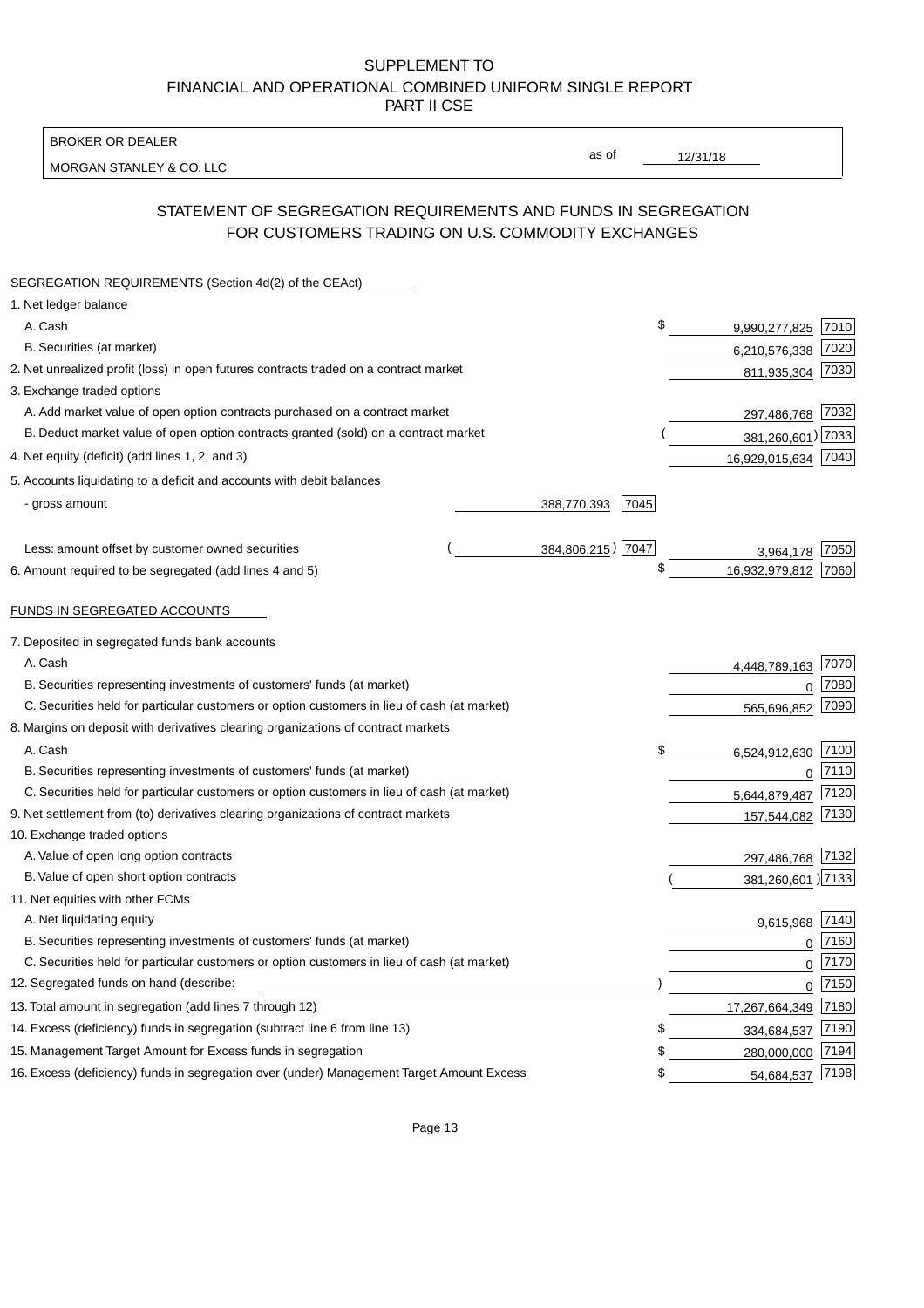| <b>BROKER OR DEALER</b>                           |                                        | as of                                                          |           |
|---------------------------------------------------|----------------------------------------|----------------------------------------------------------------|-----------|
| MORGAN STANLEY & CO. LLC                          |                                        | 12/31/18                                                       |           |
|                                                   | FOR CUSTOMERS' DEALER OPTIONS ACCOUNTS | STATEMENT OF SEGREGATION REQUIREMENTS AND FUNDS IN SEGREGATION |           |
| 1. Amount required to be segregated in accordance |                                        |                                                                |           |
| with Commission regulation 32.6                   |                                        | \$                                                             | $0$  7200 |
| 2. Funds in segregated accounts                   |                                        |                                                                |           |
| A. Cash                                           | \$                                     | $0$  7210                                                      |           |
| B. Securities (at market)                         |                                        | $0$  7220                                                      |           |
| C. Total                                          |                                        |                                                                | 7230      |
| 3. Excess (deficiency) funds in segregation       |                                        |                                                                |           |
| (subtract line 2.C from line 1)                   |                                        |                                                                | 0 7240    |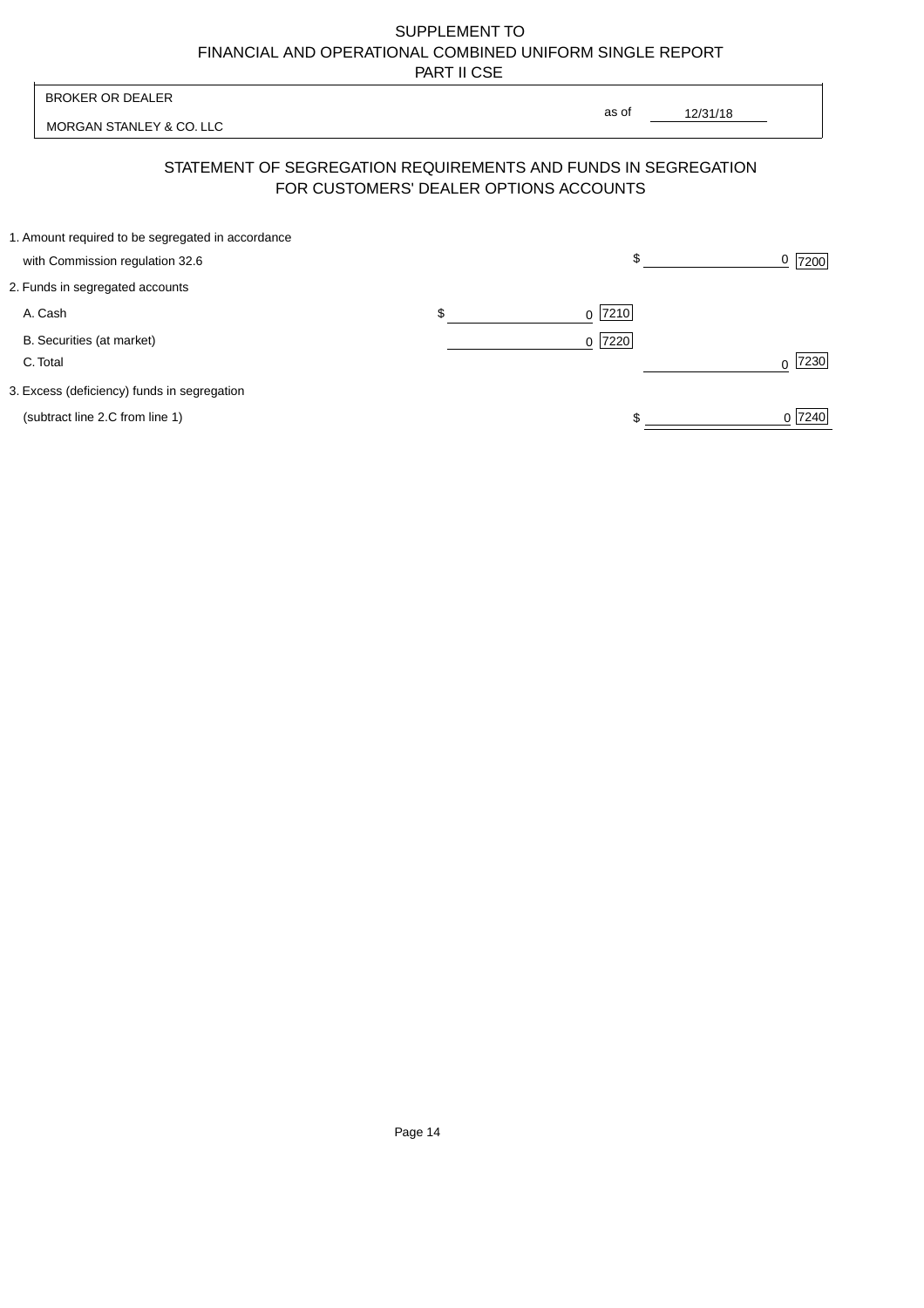PART II CSE

| BROKER OR DEALER         |       |          |
|--------------------------|-------|----------|
| MORGAN STANLEY & CO. LLC | as of | 12/31/18 |

### STATEMENT OF SECURED AMOUNTS AND FUNDS HELD IN SEPARATE ACCOUNTS PURSUANT TO COMMISSION REGULATION 30.7

#### FOREIGN FUTURES AND FOREIGN OPTIONS SECURED AMOUNTS

| Amount required to be set aside pursuant to law, rule or regulation of a foreign government<br>or a rule of a self-regulatory organization authorized thereunder |                     | \$<br>0             | 7305 |
|------------------------------------------------------------------------------------------------------------------------------------------------------------------|---------------------|---------------------|------|
| 1. Net ledger balance - Foreign Futures and Foreign Option Trading - All Customers                                                                               |                     |                     |      |
| A. Cash                                                                                                                                                          |                     | \$<br>4,113,404,422 | 7315 |
| B. Securities (at market)                                                                                                                                        |                     | 2,051,732,243       | 7317 |
| 2. Net unrealized profit (loss) in open futures contracts traded on a foreign board of trade                                                                     |                     | (943, 682, 967)     | 7325 |
| 3. Exchange traded options                                                                                                                                       |                     |                     |      |
| A. Market value of open option contracts purchased on a foreign board of trade                                                                                   |                     | 6,563,300           | 7335 |
| B. Market value of open contracts granted (sold) on a foreign board of trade                                                                                     |                     | (8, 207, 125)       | 7337 |
| 4. Net equity (deficit) (add lines 1. 2. and 3.)                                                                                                                 |                     | \$<br>5,219,809,873 | 7345 |
| 5. Accounts liquidating to a deficit and accounts with                                                                                                           |                     |                     |      |
| debit balances - gross amount                                                                                                                                    | 7351<br>171,088,051 |                     |      |
| Less: amount offset by customer owned securities                                                                                                                 | 165, 162, 686) 7352 | 5,925,365           | 7354 |
| 6. Amount required to be set aside as the secured amount - Net Liquidating Equity Method (add lines 4 and 5)                                                     |                     | \$<br>5,225,735,238 | 7355 |
| 7. Greater of amount required to be set aside pursuant to foreign jurisdiction (above) or line 6.                                                                |                     | \$<br>5,225,735,238 | 7360 |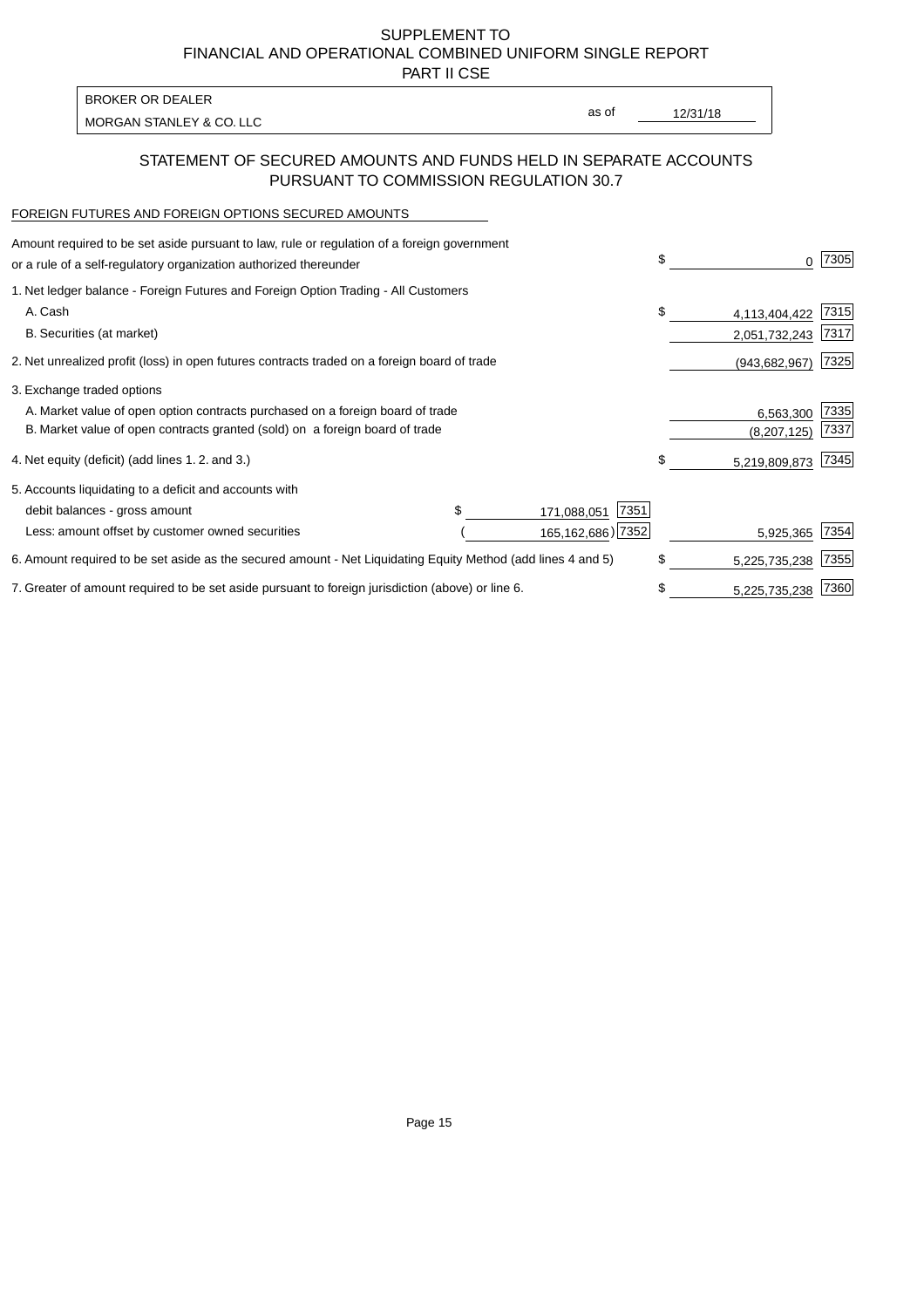BROKER OR DEALER

MORGAN STANLEY & CO. LLC

12/31/18 as of

## STATEMENT OF SECURED AMOUNTS AND FUNDS HELD IN SEPARATE ACCOUNTS PURSUANT TO COMMISSION REGULATION 30.7

### FUNDS DEPOSITED IN SEPARATE REGULATION 30.7 ACCOUNTS

| 1. Cash in banks                                                                       |      |                                   |                        |
|----------------------------------------------------------------------------------------|------|-----------------------------------|------------------------|
| A. Banks located in the United States                                                  | \$   | 195,020,686 7500                  |                        |
| B. Other banks qualified under Regulation 30.7                                         |      |                                   |                        |
| Name(s):                                                                               | 7510 | 1,030,056,723 7520 \$             | 1,225,077,409 7530     |
| 2. Securities                                                                          |      |                                   |                        |
| A. In safekeeping with banks located in the United States                              | \$   | 165,340,274 7540                  |                        |
| B. In safekeeping with other banks qualified under Regulation 30.7                     |      |                                   |                        |
| Name(s):                                                                               | 7550 | $0$  7560                         | 165,340,274 7570       |
| 3. Equities with registered futures commission merchants                               |      |                                   |                        |
| A. Cash                                                                                | \$   | 7580<br>6,790,785                 |                        |
| <b>B.</b> Securities                                                                   |      | $0$ 7590                          |                        |
| C. Unrealized gain (loss) on open futures contracts                                    |      | 7600<br>481,636                   |                        |
| D. Value of long option contracts                                                      |      | $0$ 7610                          |                        |
| E. Value of short option contracts                                                     |      | $0)$ 7615                         | 7,272,421 7620         |
| 4. Amounts held by clearing organizations of foreign boards of trade                   |      |                                   |                        |
| Name(s):                                                                               | 7630 |                                   |                        |
| A. Cash                                                                                | \$   | $0$ 7640                          |                        |
| <b>B.</b> Securities                                                                   |      | $0$ 7650                          |                        |
| C. Amount due to (from) clearing organizations - daily variation                       |      | 7660<br>0                         |                        |
| D. Value of long option contracts                                                      |      | 0 7670                            |                        |
| E. Value of short option contracts                                                     |      | $0)$ 7675                         | $0^{7680}$             |
| 5. Amounts held by members of foreign boards of trade<br>Name(s):                      | 7690 |                                   |                        |
| A. Cash                                                                                | \$   | 3,078,593,407 7700                |                        |
| <b>B.</b> Securities                                                                   |      | 1,886,391,968 7710                |                        |
| C. Unrealized gain (loss) on open futures contracts                                    |      | (944,055,016) 7720                |                        |
| D. Value of long option contracts                                                      |      | 6,563,300 7730                    |                        |
| E. Value of short option contracts                                                     |      | $(8,207,123)$ <sup>)</sup> [7735] | 4,019,286,536 7740     |
| 6. Amounts with other depositories designated by a foreign board of trade<br>Name(s):  | 7750 |                                   | 0 7760                 |
| 7. Segregated funds on hand (describe:                                                 |      |                                   | 0 7765                 |
| 8. Total funds in separate section 30.7 accounts                                       |      |                                   | 5,416,976,640 7770     |
| 9. Excess (deficiency) set Aside Funds for Secured Amount (subtract Line 7 Secured     |      |                                   |                        |
| Statement page 15 from Line 8)                                                         |      |                                   | 191,241,402 7380<br>\$ |
| 10. Management Target Amount for Excess funds in separate section 30.7 accounts        |      |                                   | 140,000,000 7780<br>\$ |
| 11. Excess (deficiency) funds in separate 30.7 accounts over (under) Management Target |      |                                   | 51,241,402 7785<br>\$  |